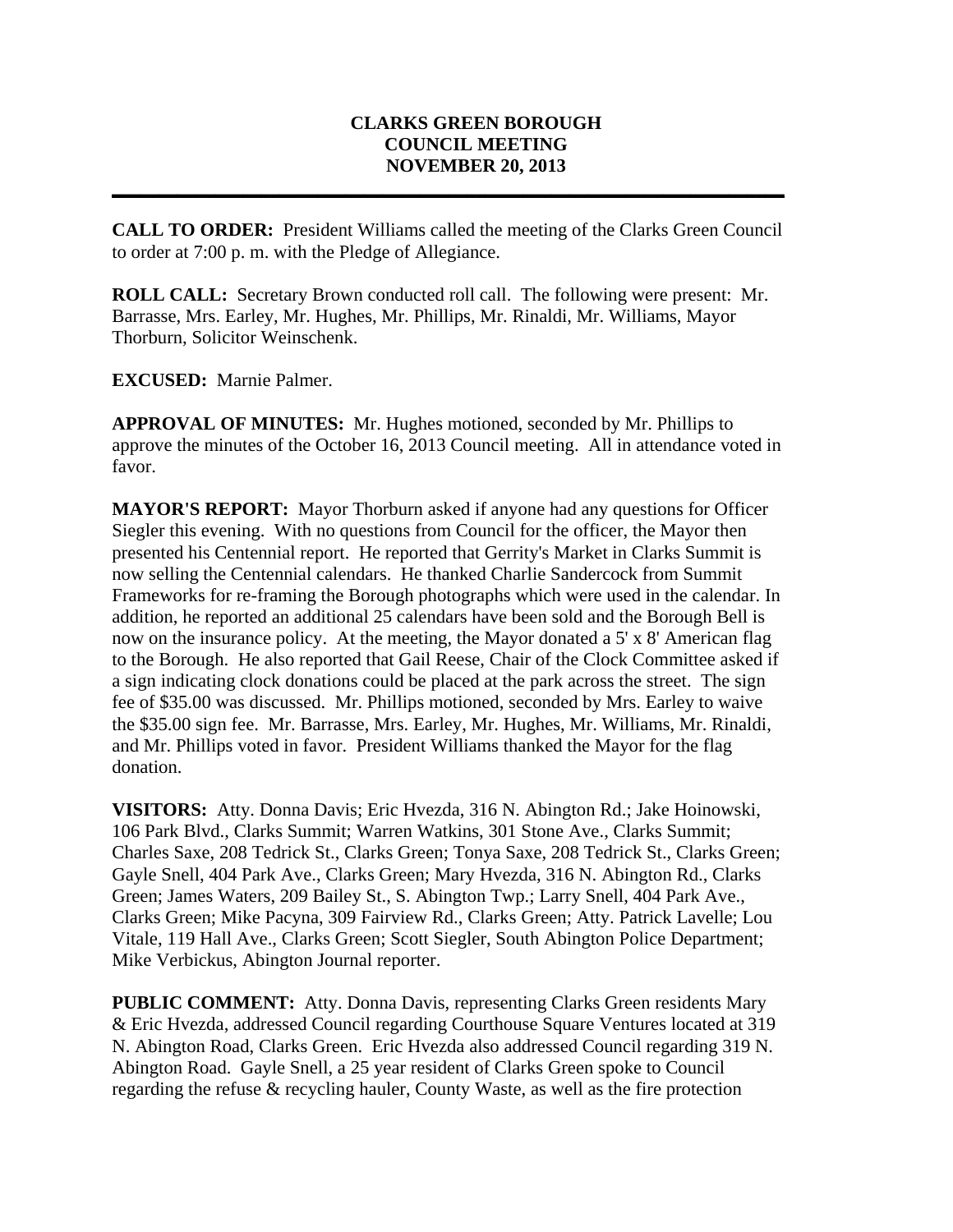provided by Clarks Summit. James Waters, Fire Chief of Chinchilla Hose Company spoke about fire protection issues. Larry Snell, a member of the Clarks Summit Fire Department and a 25 year resident of Clarks Green discussed fire protection and the fire contract. Attorney Patrick Lavelle spoke to Council about the October 16, 2013 Courthouse Square Ventures Hearing and items pertaining to 319 N. Abington Road. He reported that On The Square, Inc. is the general partner of Courthouse Square Ventures which owns the property and is proposing the development at 319 N. Abington Road. Lou Vitale, a resident of Clarks Green since 1982, spoke about the Clarks Summit Fire Department history as well as response times for Clarks Summit as compared to response times from Chinchilla Hose Company. Atty. Donna Davis addressed Council once again, using the 5 minute speaking time of Mary Hvezda, to discuss the affidavit that Atty. Lavelle submitted. In addition, she reported on a conversation she had with Council member Rinaldi regarding testimony on the 319 N. Abington Road property. She also spoke about the abandonment issue. Mr. Rinaldi asked for permission to respond to Atty. Davis's statement in which he was referenced. He stated that what he told Atty. Davis is that the record consisted of the submissions and the hearing transcript. Atty. Davis stated that she did not know what he means by submissions. Mr. Rinaldi stated that all the documents which the applicant submitted are a part of the record.

**LACKAWANNA COUNTY COMMUNITY RELATIONS:** Gerard Hetman announced the Fall Legislative breakfast which the Lackawanna County Commissioners are hosting this coming Friday, November 22 from 8 a.m. - 10 a.m. at the PNC field in Moosic. In addition, he reported on the Lackawanna County budget, discussed upcoming County events for which handouts were distributed.

**SOLICITOR'S REPORT:** Solicitor Weinschenk reported on the PennDot drainage agreement on North Abington Road near Seneca Avenue. He discussed the proposed agreement with the Borough engineer who has also met with PennDot representatives. However, the problem he is concerned about is that it is an agreement between PennDot and the Borough and is not between PennDot and Waverly Township. If the drainage the Borough designs and is responsible for substantially increases the flow of stormwater onto Abington Road and into Waverly Township, there could be some responsibility for that runoff. Right now there is basically uncontrolled drainage on both sides of Abington Road once it exits Clarks Green Borough. There is damage and there are open trenches on each side of Abington Road that have never been rectified by PennDot or Waverly Township. If the Borough connects additional storm sewers to exit into Waverly Township, Mr. Scheuer is concerned about Borough liability to Waverly Township. Solicitor Weinschenk reported that at present it is a PennDot problem. Solicitor Weinschenk stated that due to liability issues, the Borough Engineer would not recommend signing the proposed agreement and under current circumstances, neither would he. Mr. Phillips inquired as to whether the Borough could speak with Waverly to come to some sort of agreement. Sol. Weinschenk responded that we do not know how much water will flow and that is beyond our control. Mrs. Earley also discussed the size of pipes involved. Mr. Hughes asked if it came to an issue of liability on increased flow, wouldn't they have to have some measurement of past flow. Sol. Weinschenk replied that it would become an issue of what was there before and what is there now. The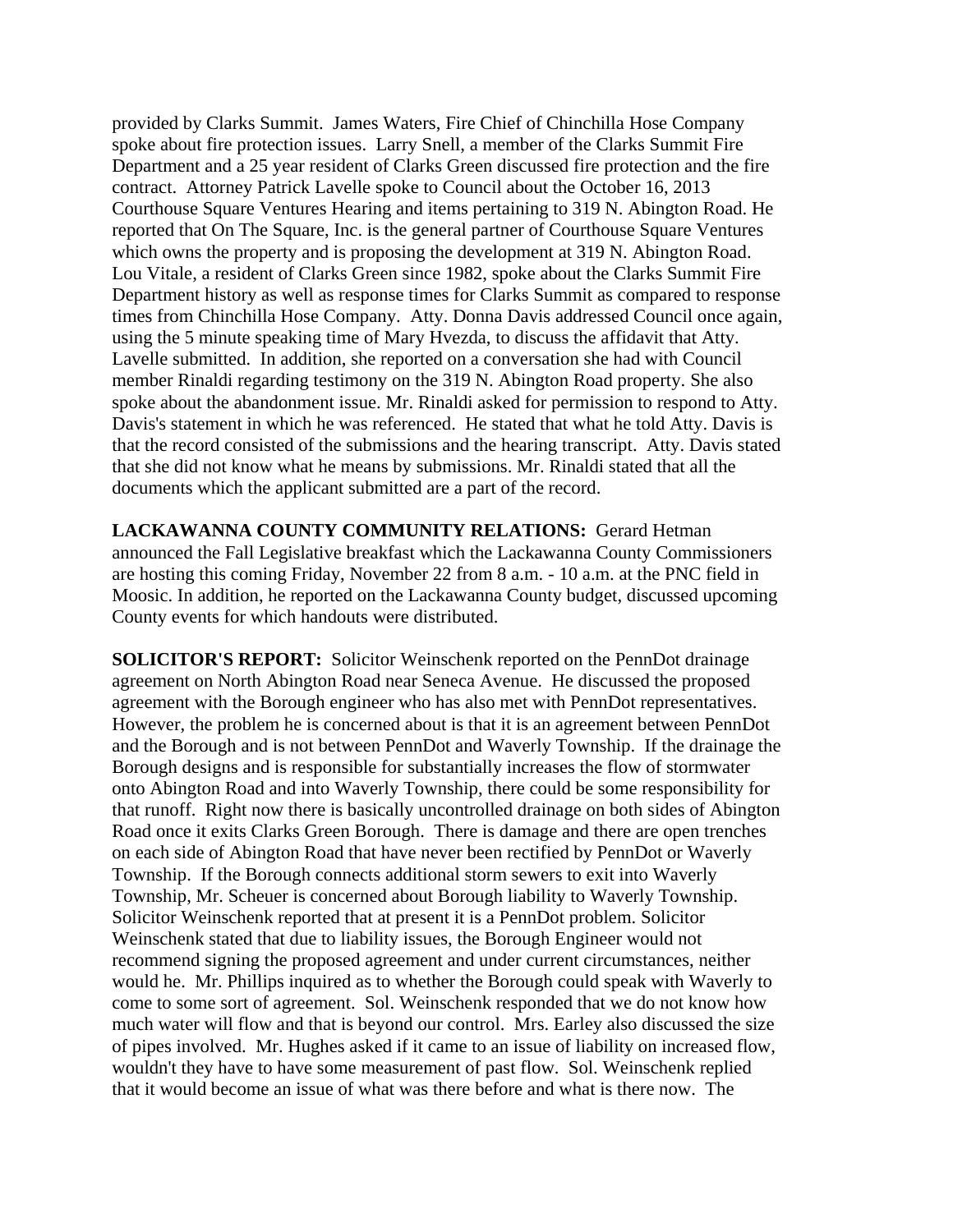Solicitor also reported the Borough has received a disc from the Abington Regional Wastewater Authority which contains standard construction and material specifications for sewer extensions. This is part of the Corrective Action Plan that Clarks Green, Clarks Summit, and South Abington agreed to with ARWA and DEP for adoption of uniform standards for the extension of sewer systems. The only municipality which it would affect is South Abington Township. They developed a manual which provides specific standards for the extension of sewer systems. Clarks Green is obligated to adopt these uniform standards and material specifications. The information will need to be modified with name changes for Clarks Green. Solicitor Weinschenk will make the necessary changes, present it to Council for adoption by resolution as opposed to ordinance. He hopes to have this item on the December meeting agenda. In addition, the solicitor was asked to review certain drainage issues which were brought to Council's attention. The drainage issue on Grayson Drive between properties owned by Andrew Kettel and R. J. Williams was investigated and it was determined that the Borough does have a easement and maintenance repair and replacement agreement for the area between the two property owners. The grate, which periodically gets blocked with debris, was placed for the safety of neighborhood children. The second issue which Solicitor Weinschenk discussed was on Gordon and Crest Drive. He reviewed documents for the past forty (40) or fifty (50) years regarding the Gordon Estates. There are drainage systems on certain properties there but the Borough has no easement or maintenance agreement with regard to maintaining or repairing those stormwater ditches or piping. The collapsed pipe which is apparently on a property on Crest Drive is the property owner's responsibility. Mrs. Earley reported that she and the DPW Foreman visited the property owner and told her this information. The other item for discussion is 319 N. Abington Road which will take place later in the meeting. Solicitor Weinschenk reported on a conversation with Pat Connelly from 210 Vassar Avenue which he forwarded to Council via e-mail.

**HEALTH & SAFETY:** Mr. Barrasse reported he had been contacted by the DPW Foreman regarding the state law for replacing Borough street signs. The original requirement for the replacing of street signs was 2015, which has since been lifted. Pricing estimates to replace the current street signs and posts is currently \$13,035.00. Mr. Barrasse is asking Council to consider this amount for future funding. The DPW Foreman mentioned that it would be more cost effective to purchase the signs all at once. Mr. Barrasse also spoke about the three year fire contract, currently with Clarks Summit Fire Company which is up for renewal at the end of December 2013. Clarks Green received a request from Chinchilla Hose Company to also be considered for the contract. He distributed handouts and discussed proposed additions to the contract. In addition he spoke about dual dispatching which could only be a benefit to our residents. Mr. Phillips inquired as to whether Mr. Barrasse had any input from either of the fire chiefs regarding the proposed additions. Mr. Barrasse replied that he has not as of yet. Mr. Rinaldi noted that Council needed time to review the handouts provided by Mr. Barrasse. Mr. Rinaldi motioned, seconded by Mrs. Earley to table consideration of the fire contract for further discussion at the Work Session and to make a final decision at the December Council meeting. Mr. Phillips stated that the contract expires at the end of this year and inquired about re-writing the contract prior to the December 2013 meeting. Mr. Williams, Mr. Rinaldi, Mr. Barrasse, Mrs. Earley, Mr. Phillips, and Mr. Hughes voted in favor of the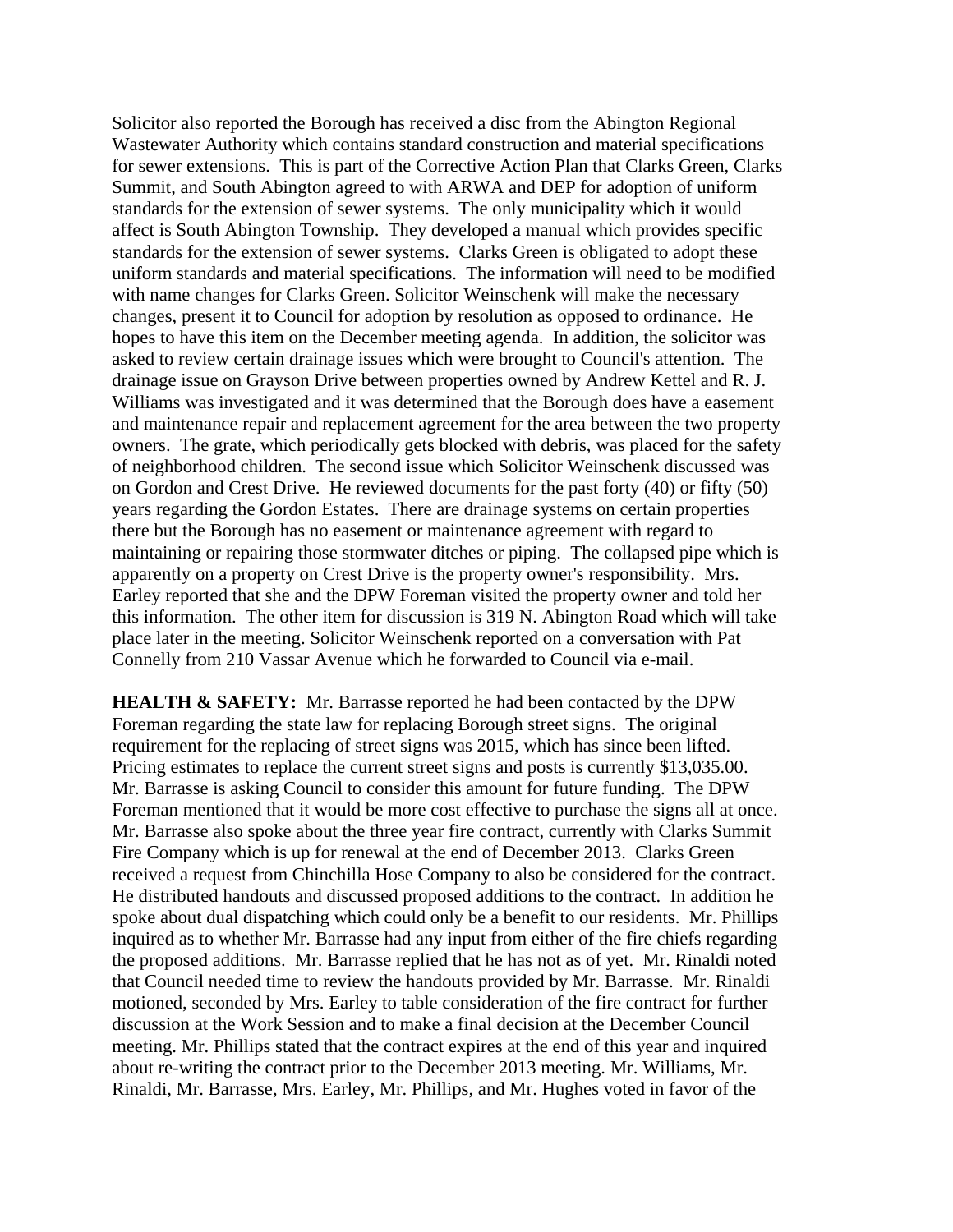motion. Mr. Barrasse thanked both fire companies for their service and expressed appreciation for their help with the contract.

**BUILDING & GROUNDS:** President Williams asked Mr. Phillips if he had any issues or items related to 319 N. Abington Road to report. Mr. Phillips replied that he did not have any additional information regarding 319 N. Abington Road. Mr. Phillips discussed a request from Hillside Park for the old Borough signboard. Council agreed to donate it to the park. Mr. Phillips will pursue this. Mr. Phillips reported on handicapped accessibility for the Borough building doors. The price to install the push button entries would be \$4,000 to \$5,000 for each door. He reported on possibilities for a grant and asked Mr. Hetman for assistance with this. Budgeting issues will be discussed at the Work Session. Mr. Hetman replied that Council contact George Kelly, Director of Economic Development for assistance with the grant. Mr. Phillips discussed replacing the Borough office computers. Mr. Rinaldi reported that he sent an e-mail to Mr. Phillips regarding upgrading the Borough office computer system which is currently using Windows XP. Microsoft will no longer support Windows XP after April 2014. Mr. Hughes will include the approximate \$5,000 cost in the 2014 Budget prior to the December meeting. Mr. Phillips asked that the Copier Service line item in the Budget remain, eliminating the word Contract. Mr. Hughes will make that change.

**OLD BUSINESS:** President Williams asked Solicitor Weinschenk to reiterate the issues concerning 319 N. Abington Road. Solicitor Weinschenk reported that he circulated to Council a copy of the standards and criteria set forth in Chapter 20, Section 1109 of the Zoning Ordinance that must be considered when Council undertakes review of a Conditional Use Application. Regarding the process, Solicitor Weinschenk reported that Council considers the application; Council has a public hearing and Council considers all matters in connection with the Application, not just what is presented at the Hearing. Subsequently, Atty. Lavelle submitted documents on behalf of Courthouse Square Ventures and On The Square Inc., its general partner detailing information regarding the property including an Affidavit. Council can consider that also as part of the process of its review. Regarding the issue of abandonment, the Ordinance states that failure to use the property for twelve (12) months can be considered an abandonment of that use, which was brought up in comments made at the Public Hearing. The situation is regarding a legal non-conforming use. The Borough issued a Certificate of Non-Conformity in 2008 or 2009 by the former zoning officer authorizing its use for professional offices in an R1- A District. It is a vested property right that the property owner has. If the property has not been used in a twelve (12) month period, it is only a presumption of abandonment which can be rebutted by testimony from the applicant that the property has in fact been used. One of the main questions was (1) was there abandonment? and (2) the second requirement of Pennsylvania law is an intent to abandon the property. In this particular instance, the property owner leased the property to a law firm since 2009 and the Affidavit indicates the property owner has used that property for storage and offices. They pay taxes and maintain the property. They did not change the use of the property from professional offices; they have been issued a Certificate of Non-Conformity, they were issued a sign permit and they repeatedly presented plans over the last two years to develop the property as professional offices. This information rebuts the initial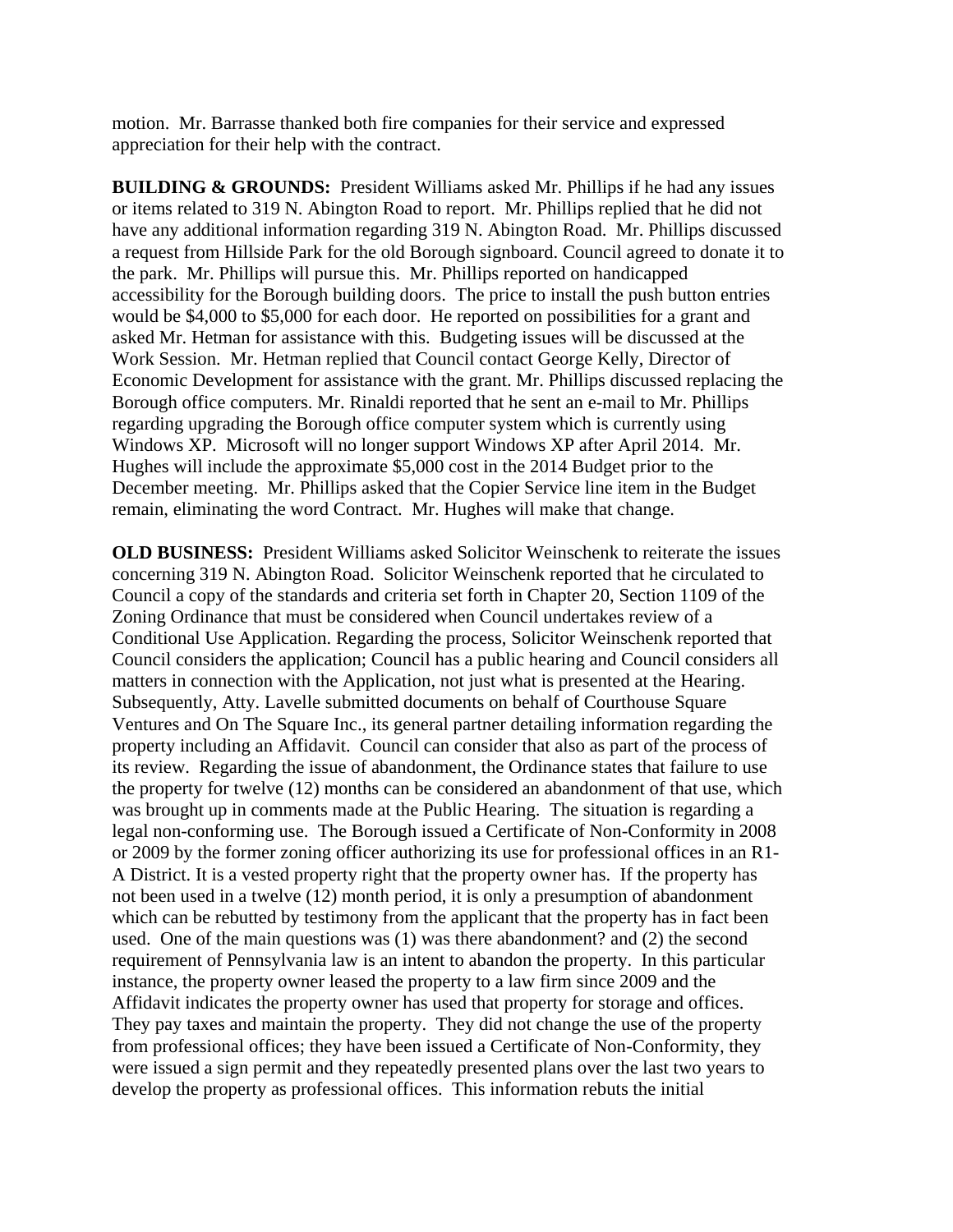presumption, even if there was no activity for twelve (12) months, the applicant has submitted documentation to rebut an abandonment. The Borough is not in a position to prove that the use has been abandoned or that it was intended to be abandoned. Solicitor Weinschenk stated that based on the information submitted to date, he does not believe, in his opinion, a legal abandonment of the use of that property by Courthouse Square Ventures has occurred. He stated his opinion to Council in consideration of the Conditional Use which is for construction of a new building. He stated a controlling factor in the decision cannot be abandonment. In his opinion, there has not been abandonment in the legal use of the property. Other aspects that need to be taken into account by Council are in the criteria as far as fitting within the character of the neighborhood; traffic issues, etc. Council can deny the use with reason, approve as submitted, or Council can approve the Conditional Use with conditions. Those conditions can be imposed by Council to limit the Conditional Use and help control factors that Council feels could be problematic to the area. The deadline for Council to act on this is November 30. Solicitor Weinschenk reported that he requested the applicant enter into an extension of the time required for Borough Council to take action. They have agreed to the extension to January 31, 2014. The Solicitor reminded Council that all deliberations must take place at a public meeting. Mr. Hughes reported that he had only received the Hearing transcript the day before the Council meeting and he would like the opportunity to review the transcript. Council members concurred. Mrs. Earley motioned, seconded by Mr. Hughes to table the decision approving the Courthouse Square Ventures application to allow time to read the Hearing transcript. Mr. Williams, Mr. Rinaldi, Mr. Phillips, Mr. Barrasse, Mrs. Earley and Mr. Hughes voted in favor.

**TREASURER'S REPORT AND BILL APPROVAL:** Mr. Hughes presented the Treasurer's Report which was filed for audit. Current fund balances are as follows:

| S | 13,514.01  |
|---|------------|
|   | 1,028.54   |
|   | 210,956.84 |
|   | 35,239.30  |
|   | 210,385.33 |
|   | 84,913.39  |
|   | 3,050.88   |
|   | 559,088.29 |
|   |            |

Mr. Hughes reviewed various checking account balances and discussed these amounts in comparison to last month's and last year's figures. In addition, Mr. Hughes discussed items and amounts on the Budget vs. Actual report. Mr. Hughes motioned, seconded by Mr. Phillips to accept the Treasurer's Report and ratify the payment of the bills. Mrs. Earley, Mr. Hughes, Mr. Barrasse, Mr. Rinaldi, Mr. Phillips, and Mr. Williams voted in favor. In addition, Mr. Hughes discussed the Capital Fund account. Each year \$5,000 is transferred from the Sewer Checking account and \$5,000 from the General Fund Checking account into the Capital Fund account. Mr. Hughes motioned, seconded by Mr. Rinaldi to transfer \$5,000 from the Sewer Checking account and \$5,000 from the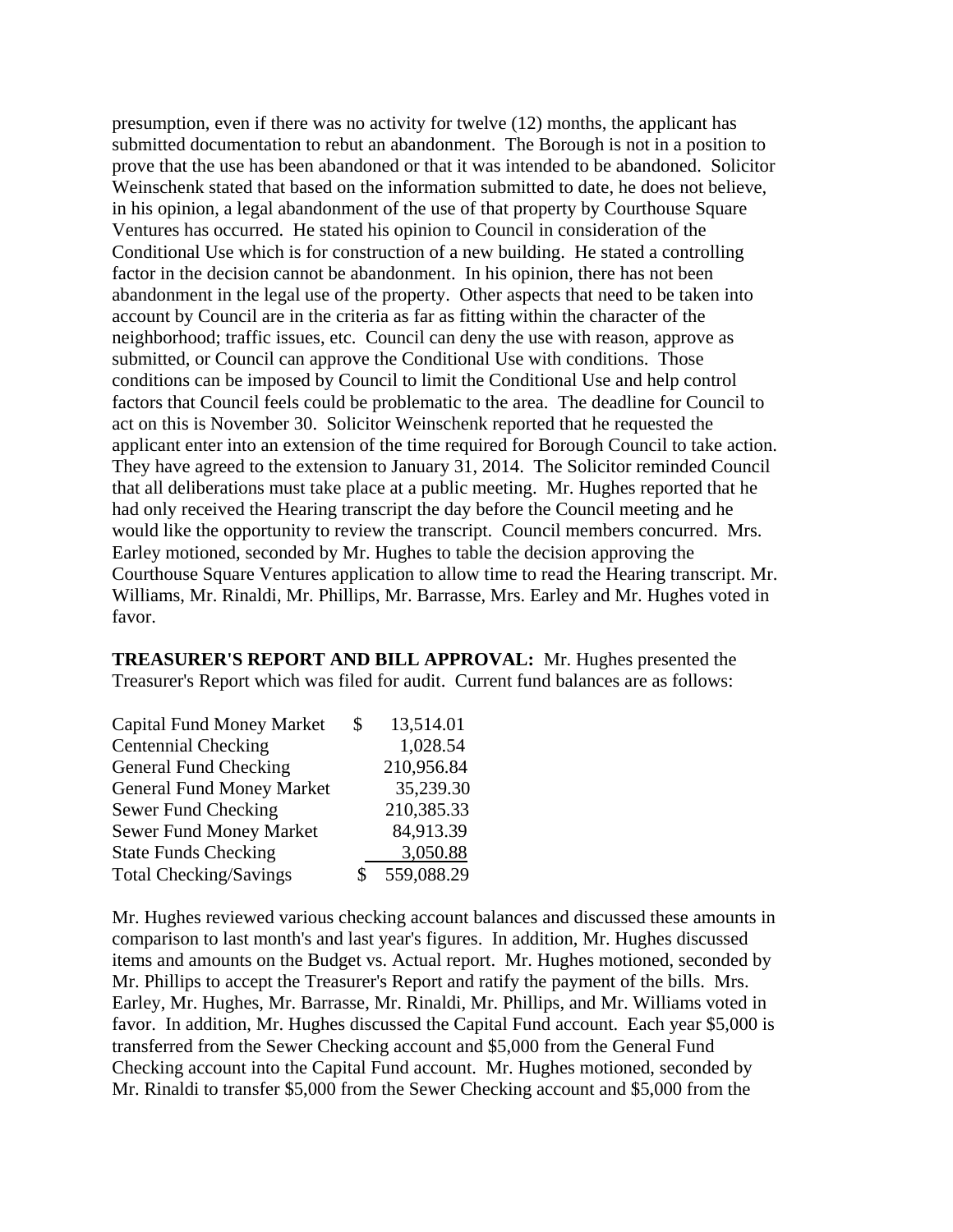General Fund Checking account into the Capital Fund. Mrs. Earley, Mr. Rinaldi, Mr. Phillips, Mr. Hughes, Mr. Williams and Mr. Barrasse voted in favor. Mr. Hughes then presented an update on sewer billing delinquencies and reported on the Borough properties which will be placed on lien. He also reported that he met with DGK Insurance representative Jeff Kyle and reviewed various insurance coverages with members of Council. He will discuss additional matters at the Work Session. He discussed increasing yearly deductibles on the policies from \$500 to \$1000 with Mr. Kyle. Mr. Kyle responded that it would only reduce the premiums by \$74.00 a year.

**PUBLIC WORKS:** Mrs. Earley reports the DPW is ready for winter related weather with the salt supply and with plows on the trucks. She reported that the 2011 dump truck needs four new tires which are in the budget. The DPW Foreman has secured three phone quotes with the lowest from Sandone Tire for \$1200.00. Mr. Hughes motioned, seconded by Mr. Phillips to purchase truck tires for \$1200.00. Mr. Barrasse, Mr. Rinaldi, Mr. Phillips, Mr. Hughes, Mrs. Earley and Mr. Williams voted in favor. Mrs. Earley reported on a free workshop for winter road issues to be held at Lake Wallenpaupack on November 22. The DPW would like permission to attend. Mr. Earley motioned, seconded by Mr. Barrasse to allow the DPW to attend the free workshop at Lake Wallenpaupack on November 22, 2013. Mr. Barrasse, Mrs. Earley, Mr. Williams, Mr. Phillips, Mr. Rinaldi and Mr. Hughes voted in favor. Solicitor Weinschenk sent a letter to the Vassar Avenue resident which prompted a phone call from the resident to the solicitor. The resident stated that he does not want to pursue the septic tank issue because he has received opinions from workmen that there would be a lot of work to get to the area where the DPW foreman believes the septic tank is located. The DPW can still smell odors emanating from that area, especially after a heavy rain. In the summer, his neighbors registered complaints. His next door neighbor did cooperate and had his septic tank drained and filled with soil by a company that specialized in this work. The DPW foreman and the septic tank company witnessed the area filling up with fresh sewer water. How do we want to proceed now in the face of this resident's refusal to act? Do we want to involve our Board of Health? Do we want to involve the Department of Environmental Protection? Mayor Thorburn replied to notify the Board of Health and Council members concurred. In addition, Mayor Thorburn discussed the street signs and requested purchasing one green and white street sign to lock in the color for Clarks Green Borough as opposed to blue or red.

**REFUSE & RECYCLING:** Mr. Rinaldi reported that no Refuse & Recycling complaints were received. He e-mailed Council requesting authorization to solicit bids for the Refuse & Recycling contract. Mr. Rinaldi discussed certain issues with the current contract, the first being when the Borough no longer used taxpayer money to pay the haulers and the homeowners became responsible to pay the hauler directly. An option would be for Council to consider returning to the method of the Borough paying the hauler. Millage would have to be increased about 8 mills to cover the amount. This is an option for Council to consider. Mrs. Earley asked if Mr. Rinaldi had received any complaints about the current refuse billing and he replied that he has not. Finance Chairman Hughes discussed millage issues. Mr. Barrasse discussed billing issues. Mr. Rinaldi reminded Council to keep in mind the following: (1) the Borough went from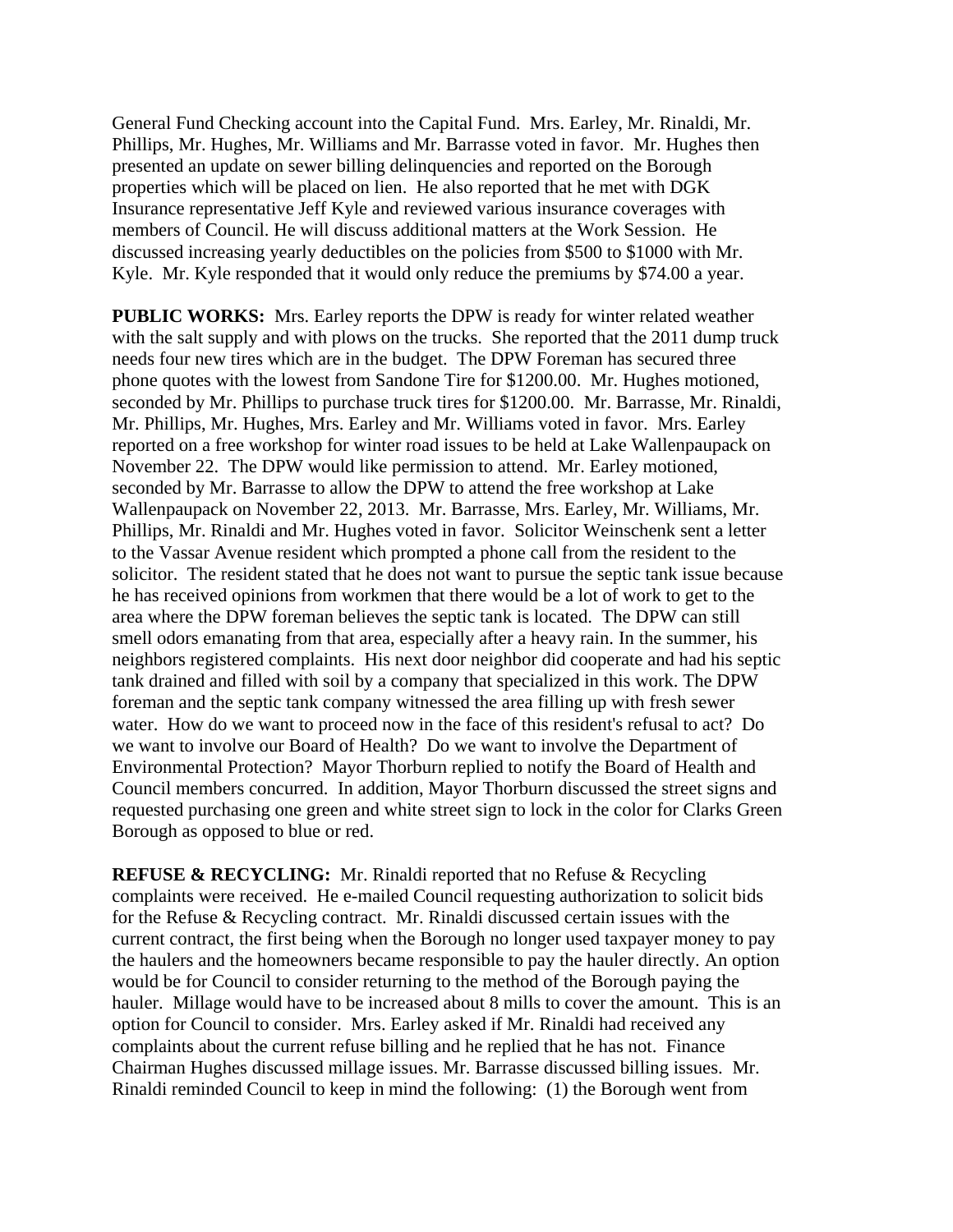dual to single stream recycling and he discussed the option of returning to dual stream; (2) whether or not the hauler provides receptacles which might have an impact on the bids received; and (3) bulk pick-up which is now unlimited vs. limited to an item or two per week. He cited houses being vacated with mounds of items left curbside. Council discussion ensued. Mr. Rinaldi motioned, seconded by Mr. Barrasse to authorize to bid for the Refuse and Recycling contract for a period of 4 years and 9 months and to bid single stream recycling, bid for receptacles supplied by the hauler or not supplied by the hauler and have unlimited bulk pick-up on a weekly basis or a limitation to the number (2) of items per week. Mr. Phillips, Mr. Barrasse, Mrs. Earley, Mr. Williams, Mr. Hughes, and Mr. Rinaldi voted in favor. Mr. Rinaldi will work with Solicitor Weinschenk to finalize the bid package and place the advertisement in the paper. President Williams inquired about a deadline. Council discussion ensued. Mr. Hughes discussed extending the Refuse & Recycling Chairman's position until the end of January 2014 to accommodate the Refuse & Recycling contract bidding. The Solicitor reminded Council the Reorganization meeting must be held on the first Monday in January. Mrs. Earley discussed the starting time for the haulers to be in the Borough, which can also be listed in the contract.

**PERSONNEL:** There was no report in Ms. Palmer's absence.

**AAJRB:** There was no report in Ms. Palmer's absence.

**ACOG:** President Williams reported on the Comcast Cable correspondence which was e-mailed to Council members regarding their upcoming contract and agreement. These items will be discussed at the Work Session.

**OLD BUSINESS:** Mr. Hughes thanked members of the Finance Committee as well as most members of Council for their assistance on preparing the 2014 Budget. A copy of the proposed Budget is being distributed this evening for discussion at the Work Session. Mr. Hughes noted that there is no proposed increase in the Real Estate Tax nor is there a proposed increase in the quarterly sewer assessment to residents. Mr. Hughes motioned, seconded by Mrs. Earley to adopt the Tentative 2014 Budget. Mr. Barrasse, Mr. Rinaldi, Mr. Hughes, Mr. Phillips, Mrs. Earley and Mr. Williams voted in favor. Mr. Williams discussed the vacancy on the Zoning Hearing Board created when Mr. Barrasse was appointed to Council. Rick Williams, Chairman of the Vacancy Board was asked to review his vacancy list for residents who indicated they wanted to serve the Borough in this capacity. President Williams was given a recommendation of Robert Ortiz, 422 S. Abington Road who has been a Borough resident for 19 years. Mr. Williams noted items of interest regarding Mr. Ortiz. Mrs. Earley motioned, seconded by Mr. Barrasse to appoint Robert Ortiz to the Zoning Hearing Board. Mrs. Earley, Mr. Hughes, Mr. Phillips, Mr. Rinaldi, Mr. Williams and Mr. Barrasse voted in favor. Mr. Williams discussed the timing for the Reorganization meeting and advertising the 2014 meeting schedule. Mr. Rinaldi reported the Proposed 2014 Budget will be posted on the website. In addition, he posted information on Twitter and Facebook about the Waverly Lodge Pancake and Sausage Breakfast this Saturday from 8 a.m. to noon. The message which will appear on the sewer bill was reviewed and approved by Council.